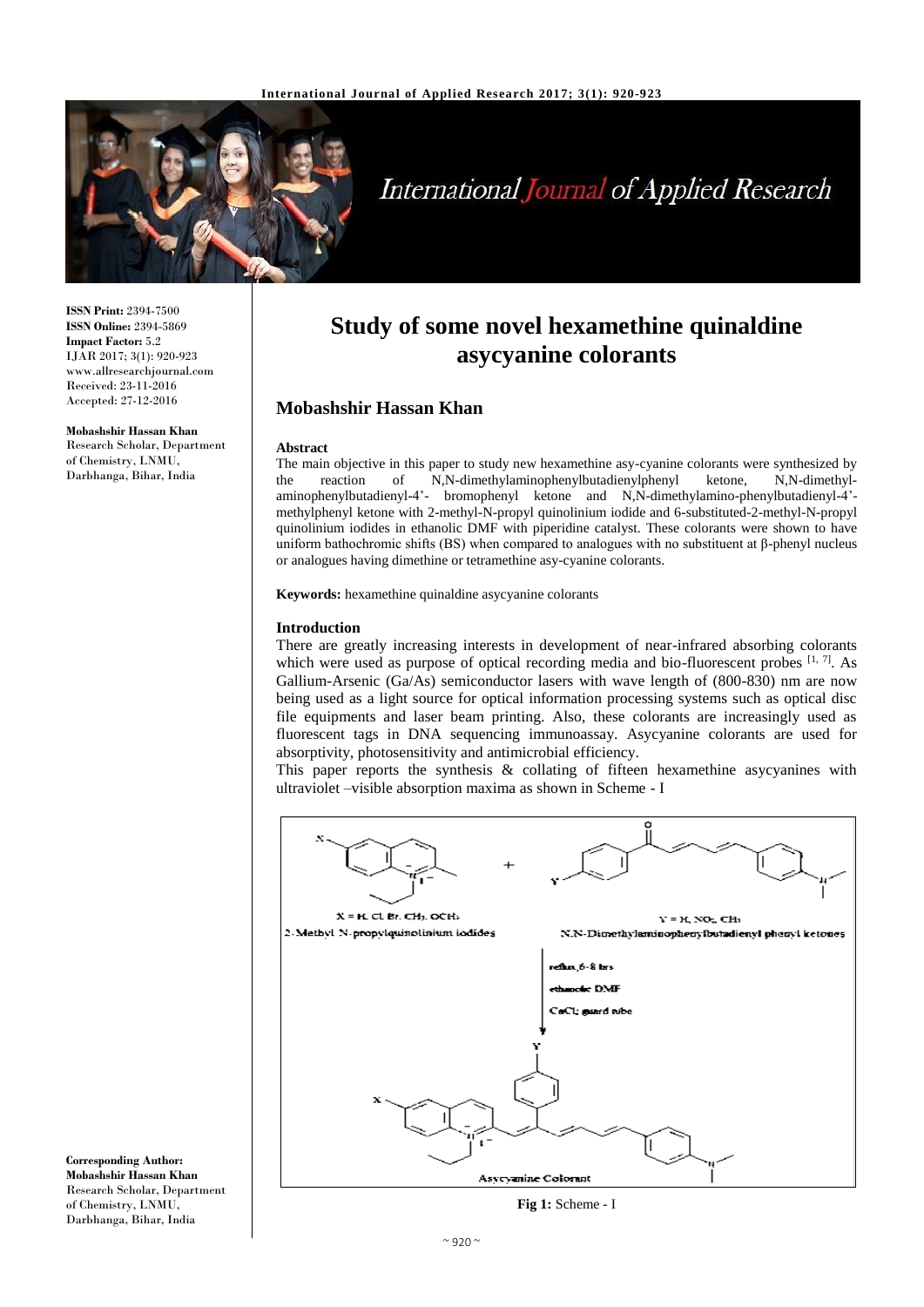#### **Materials and Methods**

All reagents and solvents were of chemical pure grade and were used without further purification. UV-spectra were determined on a Sistonic 119 UV-spectrophotometer. All melting points are uncorrected and measured in open capillaries in an electrothermal M-21 apparatus IR-spectra (KBr) were recorded Fouries transform spectrophotometer, elemental microanalyzer (H, X) were taken on Perkin Elmer-240 Analyzer.

**The auxochromic ketone**: For the preparation of auxochromic ketone general methods are adopted with some procedual modifications using N, N-dimethylaminocinnamaldehyde and acetophenone 4' nitro/methylacetophenone in pure methanol with pellets of KOH.

**4-Dimethylaminophenylbutadienylphenyl ketone:** The crude product was re-crystallized from ethanol as dark orange crystals.

m.p. = 136 °C (Lit. yield = 74%; m.p. = 136 °C) Yield = 73%;

# **4-Dimethylaminophenylbutadienyl-4'-nitrophenyl ketone**

The crude product was recrystallised from ethanol as dark red crystalline solid.

Yield = 78%; m.p. = 196 °C (Lit. yield = 82%; m.p. = 196  $^{\circ}$ C)

# **4-Dimethylaminophenylbutadienyl-4'-methylphenyl ketone**

The crude product was recrystallised from ethanol as dark red colored needles.

Yield = 81%; m.p. =  $168^{\circ}$ C (Lit. yield = 80%; m.p. =  $168^{\circ}$ C)

**The quaternised 2-methyl-N-propylquinolinium iodides:** Five 2-methyl-N- propylquinolinium iodide and 6 substituted-2-methyl-N- propylquinolinium iodide were synthesized and quaternised by earlier methods.

**Synthesis of colorants:** The condensation to obtain the colorants was carried out by the earlier methods with some modification.

A solution containing the quaternised salt and complex auxochromic ketone in milli molar ratio in ethanolic DMF (25 ml) in the presence of basic catalyst piperidine (2-3 drops) was refluxed for 6-8 hrs under anhydrous conditions using  $CaCl<sub>2</sub>$  guard tube. The resulting mixture was concentrated, cooled and left overnight at room temperature. The afforded colorants was recrystallised from methanol. The analytical and UV spectral data of the colorants are given in table 1.

**Table 1:** Physical parameters

| <b>Colorants</b> | Molecular Formula    | $\mathbf X$     | Y               | <b>Colour</b> | Crystal             | Yield % | m. p. $(^{\circ}C)$ |
|------------------|----------------------|-----------------|-----------------|---------------|---------------------|---------|---------------------|
| C <sub>1</sub>   | $C_{32}H_{33}N_{2}I$ | H               | H               | Dark brown    | <b>Needles</b>      | 70      | 201                 |
| C <sub>2</sub>   | $C_{32}H_{32}N_{2}I$ | Cl              | H               | <b>Brown</b>  | <b>Needles</b>      | 74      | 205                 |
| C <sub>3</sub>   | $C_{32}H_{32}N_2B$   | Br              | H               | Reddish Brown | <b>Needles</b>      | 73      | 212                 |
| C <sub>4</sub>   | $C_{33}H_{35}N_{2}I$ | CH <sub>3</sub> | H               | Dark Brown    | Flakes              | 65      | 218                 |
| C <sub>5</sub>   | $C_{34}H_{37}N_{2}O$ | <b>OEt</b>      | H               | <b>Brown</b>  | Flakes              | 76      | 200                 |
| C <sub>6</sub>   | $C_{32}H_{32}N_3O$   | H               | NO <sub>2</sub> | Dark Brown    | <b>Needles</b>      | 72.5    | 190                 |
| C <sub>7</sub>   | $C_{32}H_{31}N_3O$   | C <sub>1</sub>  | NO <sub>2</sub> | <b>Brown</b>  | <b>Needles</b>      | 72      | 200                 |
| $\mathrm{C}_8$   | $C32H31N3O$          | Br              | NO <sub>2</sub> | Violet        | <b>Needles</b>      | 71      | 196                 |
| C <sub>9</sub>   | $C_{33}H_{34}N_3O$   | CH <sub>3</sub> | NO <sub>2</sub> | Violet        | <b>Needles</b>      | 73      | 192                 |
| $C_{10}$         | $C_{34}H_{36}N_{3}O$ | OEt             | NO <sub>2</sub> | Dark Brown    | <b>Tiny Needles</b> | 74      | 181                 |
| $C_{11}$         | $C_{33}H_{35}N_{2}I$ | H               | CH <sub>3</sub> | Violet        | <b>Needles</b>      | 76      | 216                 |
| $C_{12}$         | $C_{33}H_{34}N_{2}I$ | C <sub>1</sub>  | CH <sub>3</sub> | <b>Brown</b>  | Flakes              | 76      | 211                 |
| $C_{13}$         | $C_{33}H_{34}N_2B$   | Br              | CH <sub>3</sub> | Violet        | <b>Needles</b>      | 74      | 201                 |
| $C_{14}$         | $C_{34}H_{37}N_{2}I$ | CH <sub>3</sub> | CH <sub>3</sub> | <b>Brown</b>  | <b>Needles</b>      | 72      | 195                 |
| $C_{15}$         | $C_{35}H_{39}N_{2}O$ | OEt             | CH <sub>3</sub> | Raddish Brown | <b>Needles</b>      | 72      | 193                 |

**Table 2:** Analytical data & Spectral data (UV) of the Colorants

| S.  | <b>Compounds</b>      | $\%$ C Cal.   | $%H$ Cal.   | $%$ N Cal. | %Cl Cal.   | %Br Cal.      | $%$ I Cal.    | <b>Absorption maxima</b> |
|-----|-----------------------|---------------|-------------|------------|------------|---------------|---------------|--------------------------|
| No. |                       | (Found)       | (Found)     | (Found)    | (Found)    | (Found)       | (Found)       | $\lambda$ (max) (nm)     |
|     | $C_{32}H_{33}N_2I$    | 67.11(67.23)  | 5.74 (5.74) | 4.87(4.88) |            |               | 22.10(2.11)   | 570                      |
| 2   | $C_{32}H_{32}N_2IC1$  | 6.31(62.80)   | 5.27(5.22)  | 4.61(4.58) |            | 5.85(5.81)    | 20.93 (20.67) | 580                      |
| 3   | $C_{32}H_{32}N_2BrI$  | 58.96 (58.84) | 4.91 (4.79) | 4.30(4.28) |            | 12.28 (12.22) | 19.50 (19.31) | 580                      |
| 4   | $C_{33}H_{35}N_2I$    | 67.55 (67.48) | 5.97(5.96)  | 4.77(4.74) |            |               | 21.67 (21.43) | 5.83                     |
| 5   | $C34H37N2OI$          | 66.21 (66.33) | 6.00(5.96)  | 4.52(4.51) |            |               | 20.60 (20.33) | 586                      |
| 6   | $C_{32}H_{32}N_3O_2I$ | 62.23(62.08)  | 5.18(5.16)  | 6.80(6.72) |            |               | 20.58 (20.33) | 594                      |
|     | $C_{32}H_{31}N_3O_2I$ | 58.94 (58.42) | 4.73(4.71)  | 6.44(6.41) | 5.44(5.42) |               | 19.49 (19.21) | 576                      |
| 8   | $C_{32}H_{31}N_3O_2B$ | 55.17 (54.88) | 4.45(4.51)  | 6.03(6.01) |            | 11.40 (11.38) | 18.24 (18.01) | 587                      |
| 9   | $C_{33}H_{34}N_3O_2I$ | 6.20(61.10)   | 5.25(5.21)  | 6.49(6.43) |            |               | 19.62 (19.47) | 580                      |
| 10  | $C_{34}H_{36}N_3O_3I$ | 61.72(61.62)  | 5.44(5.41)  | 6.35(6.30) |            |               | 19.21 (19.06) | 586                      |
| 11  | $C_{33}H_{35}N_{2}I$  | 67.57 (67.48) | 5.97 (5.96) | 4.77(4.74) |            |               | 21.67 (21.43) | 586                      |
| 12  | $C_{33}H_{34}N_2IC1$  | 63.81 (63.44) | 5.47(5.46)  | 4.51(4.49) | 5.70(5.60) |               | 20.44 (20.12) | 574                      |
| 13  | $C_{33}H_{34}N_2BrI$  | 59.54 (59.31) | 5.11 (5.09) | 4.21(4.20) |            | 12.03(12.01)  | 19.09 (8.84)  | 582                      |
| 14  | $C_{34}H_{37}N_2I$    | 68.00 (67.62) | 6.16(6.11)  | 4.64(6.58) |            |               | 20.12 (19.91) | 576                      |
| 15  | $C_{35}H_{39}N_2OI$   | 66.66(66.65)  | 6.19(6.10)  | 4.42(4.40) |            |               | 20.15 (19.93) | 580                      |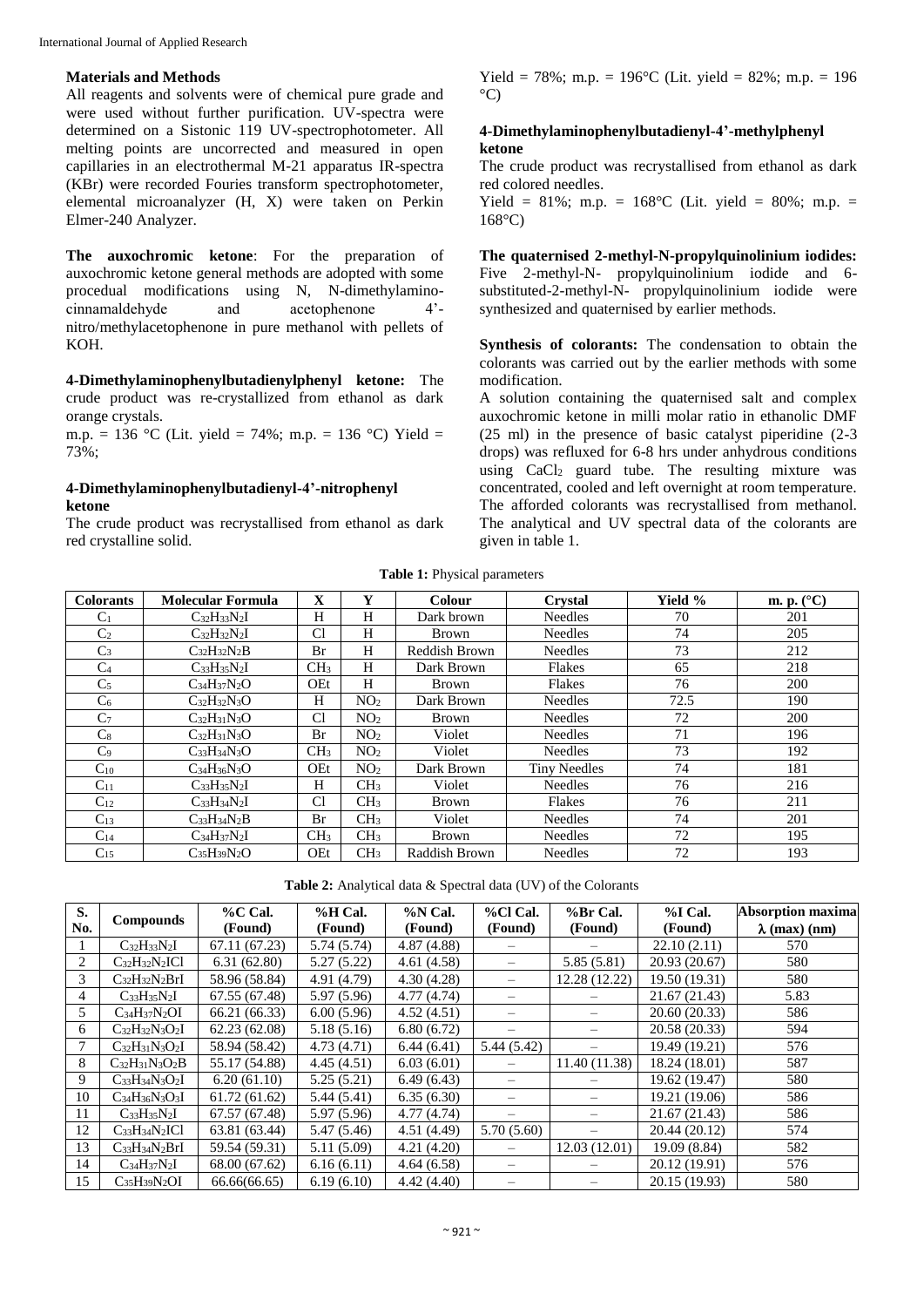| <b>Compounds</b> | <b>Bond Range (Cm-1)</b> | <b>Assignment</b>    |                                                          |  |  |
|------------------|--------------------------|----------------------|----------------------------------------------------------|--|--|
| $C_{1,6,11}$     | 2940-3050                | $C-H$                | Stretching (aromatic)                                    |  |  |
|                  | 1450-1630                | $C = C$<br>$C=N$     | Stretching (aromatic) & conjugation with plane Vibration |  |  |
|                  | 1040-1380                | $C-O$                | Stretching (alkoxy)                                      |  |  |
|                  | 730-910                  | $C-H$                | Bending (aromatic)                                       |  |  |
|                  | 1320-1360                | $C-H$                | Stretching (aromatic)                                    |  |  |
|                  | 510-740                  | $C-X$                | Stretching                                               |  |  |
|                  | 1310-1330                | $C-N-C$              | Stretching                                               |  |  |
|                  | 1630-1660                | $C=N$                | Stretching (conjugated) with aromatic Nucleus            |  |  |
|                  | 2410-2450                | $C=N$                | Quaternary nitrogen                                      |  |  |
| $C_{4,9,14}$     | 2860-3030                | $C-H$                | Stretching (aromatic)                                    |  |  |
|                  | 1430-1630                | $C = C$<br>$C=N$     | Stretching (aromatic) & conjugation with plane Vibration |  |  |
|                  | 1055-1390                | $\overline{C-O}$     | Stretching (alkoxy)                                      |  |  |
|                  | 710-950                  | $\overline{C-H}$     | Bending (aromatic)                                       |  |  |
|                  | 1330-1360                | $\overline{C-H}$     | Stretching (aromatic)                                    |  |  |
|                  | 510-770                  | $C-X$                | Stretching                                               |  |  |
| $C_{5,10,15}$    | 2980-3030                | $C-H$                | Stretching (aromatic)                                    |  |  |
|                  | 1420-1630                | $C = C$<br>$C=N$     | Stretching (aromatic) & conjugation with plane Vibration |  |  |
|                  | 1040-1330                | $C-O$                | Stretching (alkoxy)                                      |  |  |
|                  | 710-920                  | $C-H$                | Bending (aromatic)                                       |  |  |
|                  | 1330-1350                | $C-H$                | Stretching (aromatic)                                    |  |  |
|                  | 500-780                  | $\overline{C-X}$     | Stretching                                               |  |  |
|                  | 1325-1340                | $C-N-C$              | Stretching                                               |  |  |
|                  | 1610-1660                | $C=N$                | Stretching (conjugated) with aromatic nucleus            |  |  |
|                  | 2410-2480                | $C=N$                | Quaternary nitrogen                                      |  |  |
| $C_{2,7,12}$     | 2910-3060                | C-H                  | Stretching (aromatic)                                    |  |  |
|                  | 1430-1660                | $C = C$<br>$C=N$     | Stretching (aromatic) & conjugation with plane Vibration |  |  |
|                  | 1020-1380                | $C-O$                | Stretching (alkoxy)                                      |  |  |
|                  | 710-910                  | $C-H$                | Bending (aromatic)                                       |  |  |
|                  | 1320-1360                | $C-H$                | Stretching (aromatic)                                    |  |  |
|                  | 520-780                  | $C-X$                | Stretching                                               |  |  |
|                  | 1310-1330                | $C-N-C$              | Stretching                                               |  |  |
|                  | 1630-1660                | $C=N$                | Stretching (conjugated) with aromatic nucleus            |  |  |
|                  | 2410-2460                | $C=N$                | Quaternary nitrogen                                      |  |  |
| $C_{3,8,13}$     | 2910-3030                | $\operatorname{C-H}$ | Stretching (aromatic)                                    |  |  |
|                  | 1430-1660                | $C = C$<br>$C=N$     | Stretching (aromatic) & conjugation with plane Vibration |  |  |
|                  | 1040-1340                | $C-O$                | Stretching (alkoxy)                                      |  |  |
|                  | 710-930                  | $C-H$                | Bending (aromatic)                                       |  |  |
|                  | 1330-1360                | $\overline{C-H}$     | Stretching (aromatic)                                    |  |  |
|                  | 510-780                  | $C-X$                | Stretching                                               |  |  |
|                  | 1320-1380                | $C-N-C$              | Stretching                                               |  |  |
|                  | 1640-1680                | $C=N$                | Stretching (conjugated) with aromatic nucleus            |  |  |
|                  | 2420-2455                | $C=N$                | Quaternary nitrogen                                      |  |  |

#### **Table 3:** Spectral data (I.R.) of the Colorants

#### **Results and Discussions**

All the colorants are variously substituted-2 methylquinolinium at the position-6-only and are propyl quaternised, besides, β-4'-phenyl nucleus is also substituted. The spectral absorption studies of absorption maxima ( $\lambda$ max) of hexamethine asycyanine colorants lead to significant generalizations.

The β-4'-substituted phenyl butadienyl dyes show uniform bathochromic shifts in the absorption maxima in comparison to their corresponding β-phenyl analogues irrespective of the nature of additional group attached to the β-phenyl nucleus i.e. whether they are electron attracting viz. Clo electron donating viz.  $OCH<sub>3</sub>$  groups.

The bathochromic shifts are more pronounced with β-4' chlorophenyl nucleus than β-phenyl and β- 4' methoxyphenyl nuclei. Also it has been observed that β-4'-

subsituted or unsubstituted phenyl colorants show the similar bathochromic shifts as in styryl colorants.

The substitution in β-phenyl nucleus disturb the benzene ring both by inductive and resonance effects. The change in spectra is more influenced by resonance effect than inductive effects. An electron donating inductive effect (+I) substituent decreases the ionization energy of the substituted benzene while an electron withdrawing inductive effect (-I) substituent increases it. The variation in ionization energy results in bathochromic shits.

It has been observed that the steric hindrance causes hypsochromic shifts as the much stretched β- phenyl and β-4'- substituted phenyl groups are in close proximity of the main butadienyl chain of the hemicyanine colorants.